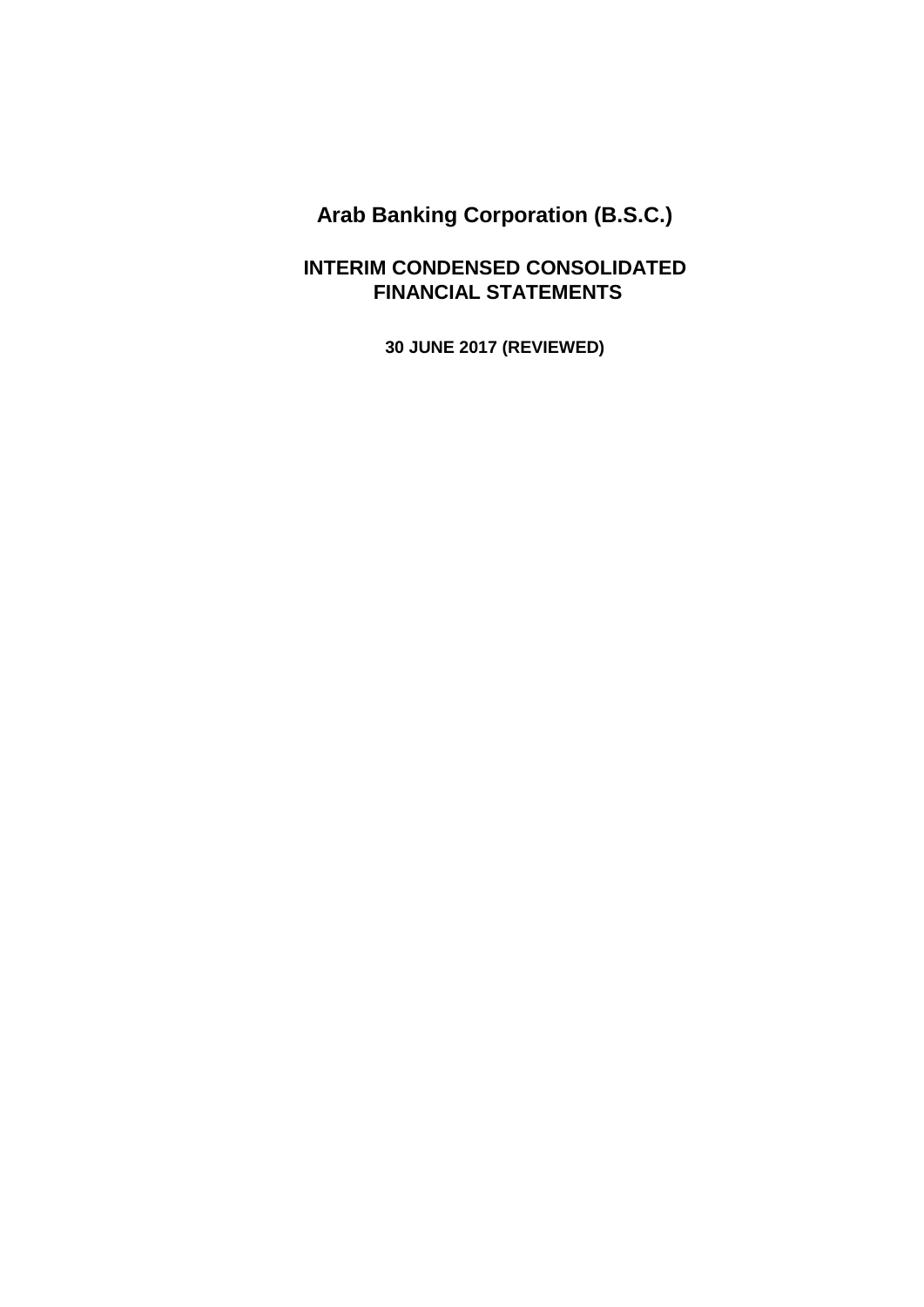

Ernst & Young P.O. Box 140 10th Floor, East Tower Bahrain World Trade Center Manama Kingdom of Bahrain

Tel: +973 1753 5455 Fax: +973 1753 5405 manama@bh.ev.com ey.com/mena C.R. No. 6700 / 29977

### REPORT ON REVIEW OF INTERIM CONDENSED CONSOLIDATED **FINANCIAL STATEMENTS TO THE BOARD OF DIRECTORS OF ARAB BANKING CORPORATION (B.S.C.)**

#### **Introduction**

We have reviewed the accompanying interim condensed consolidated financial statements of Arab Banking Corporation (B.S.C.) [the Bank] and its subsidiaries [together the Group] as at 30 June 2017, comprising of the interim consolidated statement of financial position as at 30 June 2017 and the related interim consolidated statements of profit or loss, comprehensive income, changes in equity and cash flows for the six-month period then ended and explanatory notes. The Board of Directors is responsible for the preparation and presentation of these interim condensed consolidated financial statements in accordance with International Accounting Standard 34 Interim Financial Reporting (IAS 34). Our responsibility is to express a conclusion on these interim condensed consolidated financial statements based on our review.

#### **Scope of review**

We conducted our review in accordance with International Standard on Review Engagements 2410, Review of Interim Financial Information Performed by the Independent Auditor of the Entity. A review of interim financial information consists of making inquiries, primarily of persons responsible for financial and accounting matters, and applying analytical and other review procedures. A review is substantially less in scope than an audit conducted in accordance with International Standards on Auditing and, consequently, does not enable us to obtain assurance that we would become aware of all significant matters that might be identified in an audit. Accordingly, we do not express an audit opinion.

#### **Conclusion**

Based on our review, nothing has come to our attention that causes us to believe that the accompanying interim condensed consolidated financial statements are not prepared, in all material respects, in accordance with IAS 34.

Ernot + Young

24 July 2017 Manama, Kingdom of Bahrain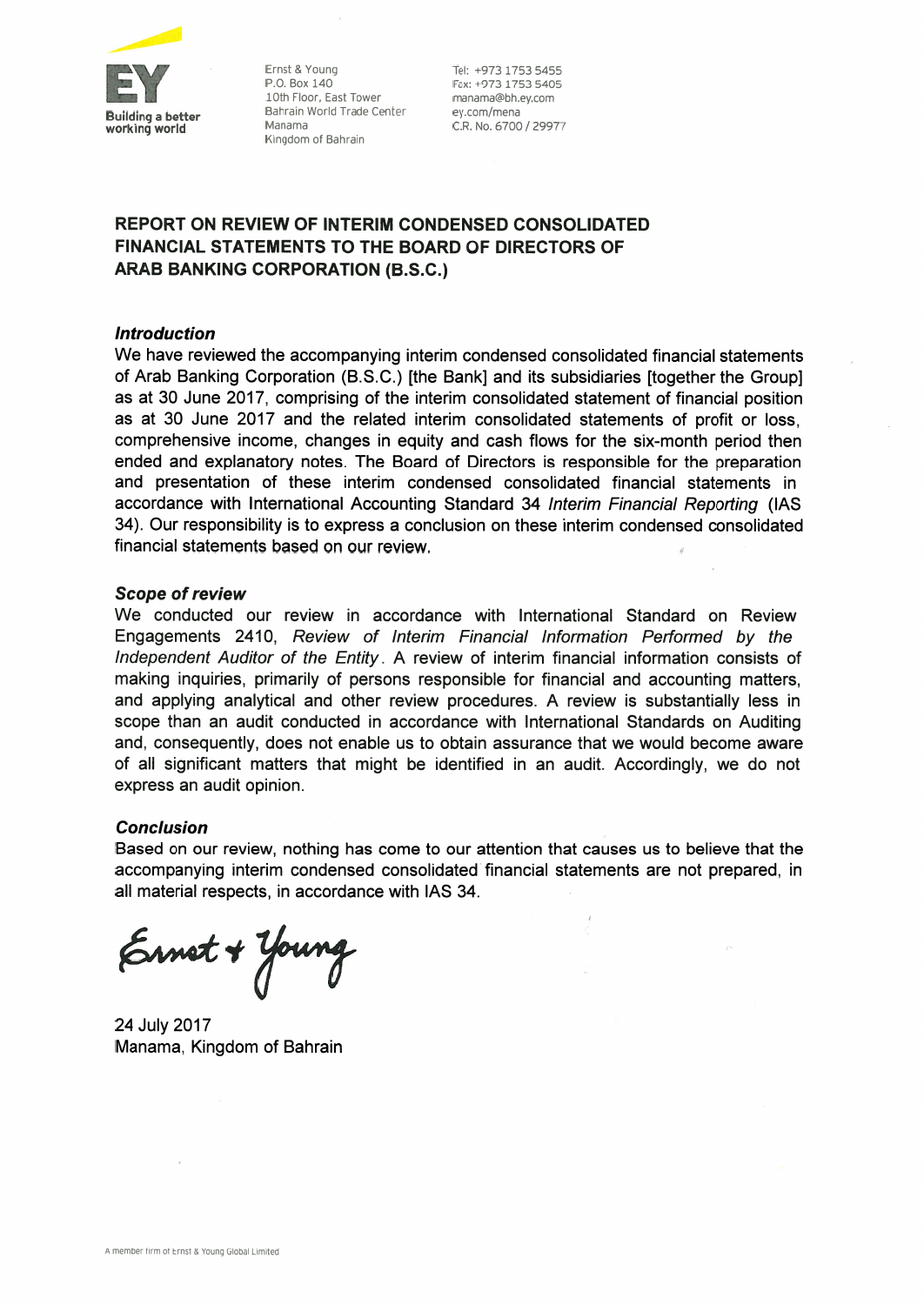### INTERIM CONSOLIDATED STATEMENT OF FINANCIAL POSITION

30 June 2017 (Reviewed)

All figures in US\$ million

|                                                                                                         | <b>Reviewed</b><br>2017 | Audited<br>30 June 31 December<br>2016 |
|---------------------------------------------------------------------------------------------------------|-------------------------|----------------------------------------|
| <b>ASSETS</b>                                                                                           |                         |                                        |
| Liquid funds<br><b>Trading securities</b>                                                               | 1,215<br>878            | 1,831<br>711                           |
| Placements with banks and other financial institutions<br>Securities bought under repurchase agreements | 4,004<br>1,729          | 4,130<br>1,556                         |
| Non-trading securities<br>Loans and advances                                                            | 5,759<br>13,961         | 5,635<br>14,683                        |
| Interest receivable<br>Other assets                                                                     | 438<br>1,124<br>115     | 430<br>1,053<br>112                    |
| Premises and equipment                                                                                  |                         |                                        |
| <b>TOTAL ASSETS</b>                                                                                     | 29,223                  | 30,141                                 |
| <b>LIABILITIES</b>                                                                                      |                         |                                        |
| Deposits from customers<br>Deposits from banks                                                          | 16,577<br>4,648         | 14,270<br>5,870                        |
| Certificates of deposit<br>Securities sold under repurchase agreements                                  | 38<br>149               | 37<br>169                              |
| Interest payable                                                                                        | 402                     | 369                                    |
| Taxation<br><b>Other liabilities</b>                                                                    | 78<br>847               | 94<br>803                              |
| TERM NOTES, BONDS AND OTHER TERM FINANCING                                                              | 2,179                   | 4,269                                  |
| <b>Total liabilities</b>                                                                                | 24,918                  | 25,881                                 |
| <b>EQUITY</b>                                                                                           |                         |                                        |
| Share capital                                                                                           | 3,110                   | 3,110<br>462                           |
| Statutory reserve<br>Retained earnings                                                                  | 462<br>867              | 859                                    |
| Other reserves                                                                                          | (591)                   | (605)                                  |
| EQUITY ATTRIBUTABLE TO THE SHAREHOLDERS<br>OF THE PARENT                                                | 3,848                   | 3,826                                  |
| Non-controlling interests                                                                               | 457                     | 434                                    |
| <b>Total equity</b>                                                                                     | 4,305                   | 4,260                                  |
| <b>TOTAL LIABILITIES AND EQUITY</b>                                                                     | 29,223                  | 30,141                                 |

These interim condensed consolidated financial statements were authorised for issue by the Board of Directors on 24 July 2017 and signed on their behalf by the Chairman, Deputy Chairman and the Group Chief Executive Officer.

Saddek El Kaber Chairman

Hilal Mishari Al Mutairi Deputy Chairman

**Khaled Kawan Group Chief Executive Officer**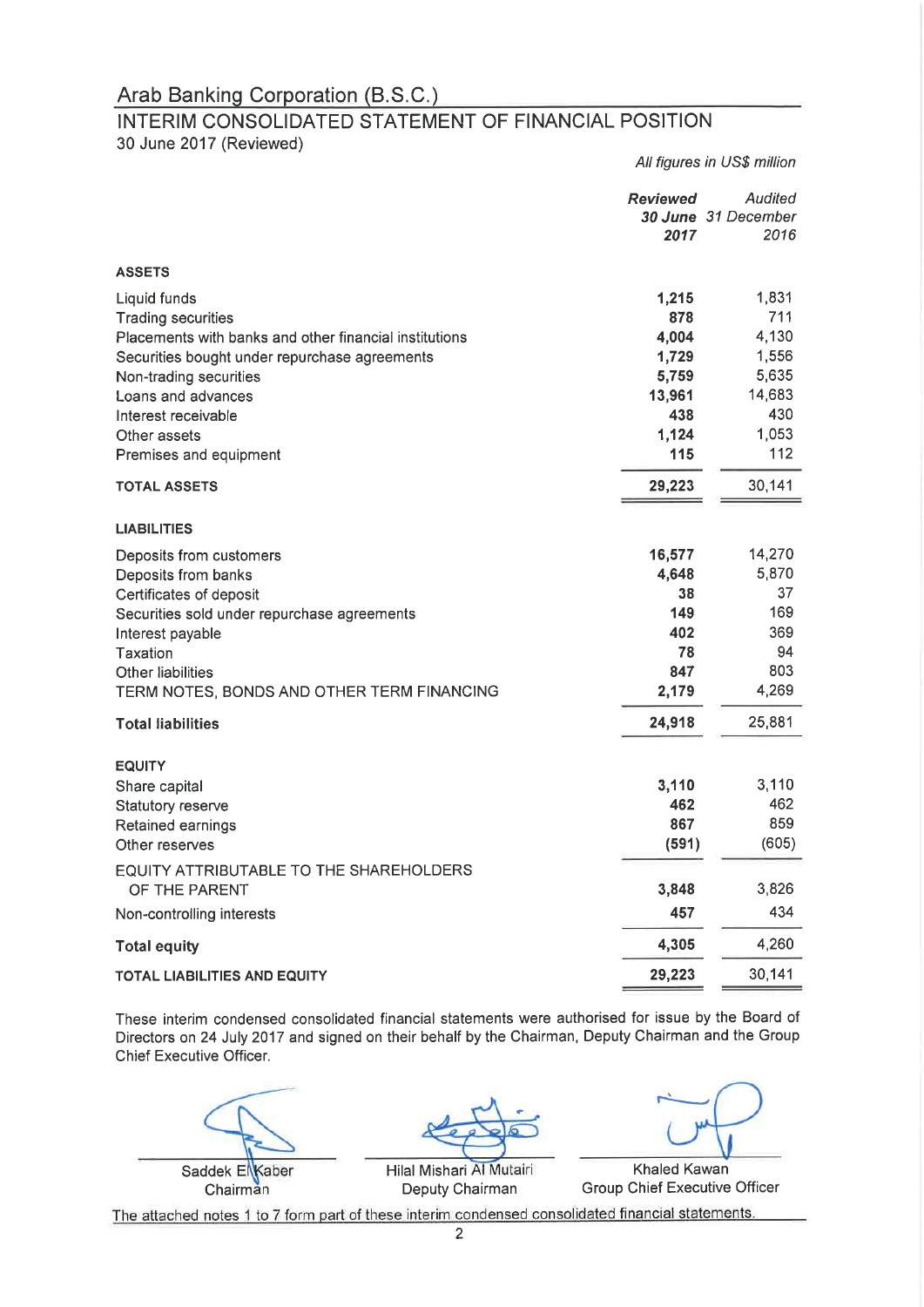### INTERIM CONSOLIDATED STATEMENT OF PROFIT OR LOSS

Six-month period ended 30 June 2017 (Reviewed)

All figures in US\$ million

|                                                                    | Reviewed           |       |                  |       |  |
|--------------------------------------------------------------------|--------------------|-------|------------------|-------|--|
|                                                                    | Three months ended |       | Six months ended |       |  |
|                                                                    | 30 June            |       | 30 June          |       |  |
|                                                                    | 2017               | 2016  | 2017             | 2016  |  |
| <b>OPERATING INCOME</b>                                            |                    |       |                  |       |  |
| Interest and similar income                                        | 376                | 330   | 760              | 624   |  |
| Interest and similar expense                                       | (240)              | (196) | (490)            | (370) |  |
| Net interest income                                                | 136                | 134   | 270              | 254   |  |
| Other operating income                                             | 67                 | 99    | 162              | 188   |  |
| <b>Total operating income</b>                                      | 203                | 233   | 432              | 442   |  |
| Impairment provisions - net                                        | (21)               | (18)  | (50)             | (36)  |  |
| <b>NET OPERATING INCOME AFTER PROVISIONS</b>                       | 182                | 215   | 382              | 406   |  |
| <b>OPERATING EXPENSES</b>                                          |                    |       |                  |       |  |
| <b>Staff</b>                                                       | 75                 | 75    | 153              | 146   |  |
| Premises and equipment                                             | 8                  | 9     | 17               | 17    |  |
| Other                                                              | 29                 | 24    | 54               | 49    |  |
| <b>Total operating expenses</b>                                    | 112                | 108   | 224              | 212   |  |
| PROFIT BEFORE TAXATION                                             | 70                 | 107   | 158              | 194   |  |
| Taxation on foreign operations                                     | (3)                | (36)  | (26)             | (71)  |  |
| PROFIT FOR THE PERIOD                                              | 67                 | 71    | 132              | 123   |  |
| Profit attributable to non-controlling interests                   | (15)               | (11)  | (30)             | (22)  |  |
| PROFIT ATTRIBUTABLE TO THE<br><b>SHAREHOLDERS OF THE PARENT</b>    | 52                 | 60    | 102              | 101   |  |
|                                                                    |                    |       |                  |       |  |
| <b>BASIC AND DILUTED EARNINGS</b><br>PER SHARE (EXPRESSED IN US\$) | 0.02               | 0.02  | 0.03             | 0.03  |  |

Saddek El Kaber

Chairman

Hilal Mishari Al Mutairi

Deputy Chairman

**Khaled Kawan Group Chief Executive Officer**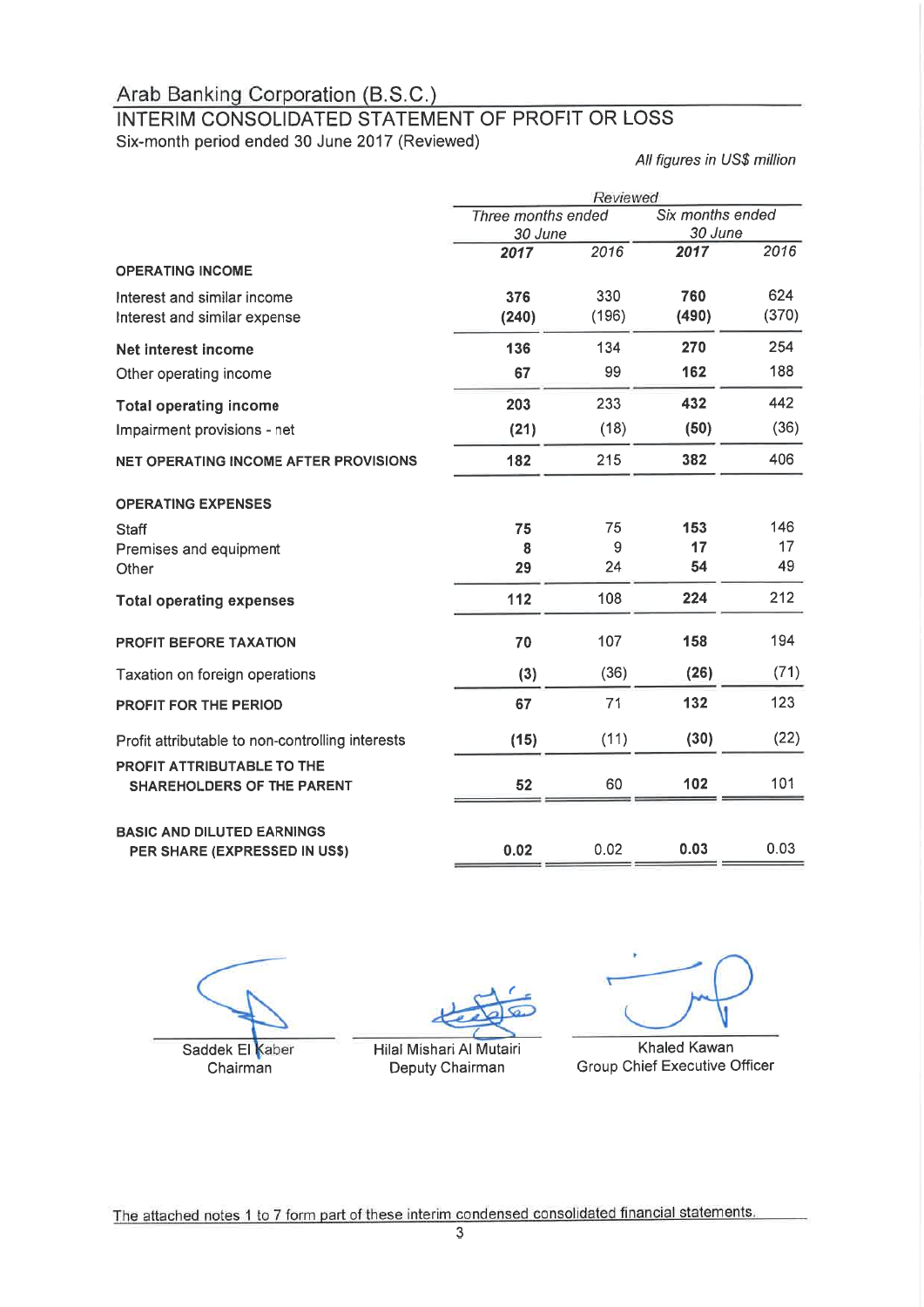# INTERIM CONSOLIDATED STATEMENT OF COMPREHENSIVE INCOME

Six-month period ended 30 June 2017 (Reviewed)

*All figures in US\$ million*

|                                                                                                                     | Reviewed           |      |                  |      |
|---------------------------------------------------------------------------------------------------------------------|--------------------|------|------------------|------|
|                                                                                                                     | Three months ended |      | Six months ended |      |
|                                                                                                                     | 30 June<br>2017    | 2016 | 30 June<br>2017  | 2016 |
| <b>PROFIT FOR THE PERIOD</b>                                                                                        | 67                 | 71   | 132              | 123  |
| Other comprehensive income:                                                                                         |                    |      |                  |      |
| Other comprehensive income that<br>could be reclassified (or recycled) to<br>profit or loss in subsequent periods:  |                    |      |                  |      |
| Net fair value movements during the period after<br>impairment effect                                               | (11)               | 7    | 20               | (14) |
| Amortisation of fair value shortfall on<br>reclassified securities                                                  |                    | 1    |                  | 1    |
| Unrealised (loss) gain on exchange translation<br>of foreign subsidiaries                                           | (41)               | 25   | (10)             | 32   |
|                                                                                                                     | (52)               | 33   | 10               | 19   |
| Other comprehensive income that<br>cannot be reclassified (or recycled) to<br>profit or loss in subsequent periods: |                    |      |                  |      |
| Net change in pension fund reserve                                                                                  | (1)                |      | (1)              |      |
|                                                                                                                     | (1)                |      | (1)              |      |
| Total other comprehensive (loss) income for the period                                                              | (53)               | 33   | 9                | 19   |
| TOTAL COMPREHENSIVE INCOME FOR THE PERIOD                                                                           | 14                 | 104  | 141              | 142  |
| Total comprehensive loss (income) attributable to<br>non-controlling interests                                      | 1                  | (45) | (25)             | (82) |
| TOTAL COMPREHENSIVE INCOME ATTRIBUTABLE<br>TO SHAREHOLDERS OF THE PARENT                                            | 15                 | 59   | 116              | 60   |
|                                                                                                                     |                    |      |                  |      |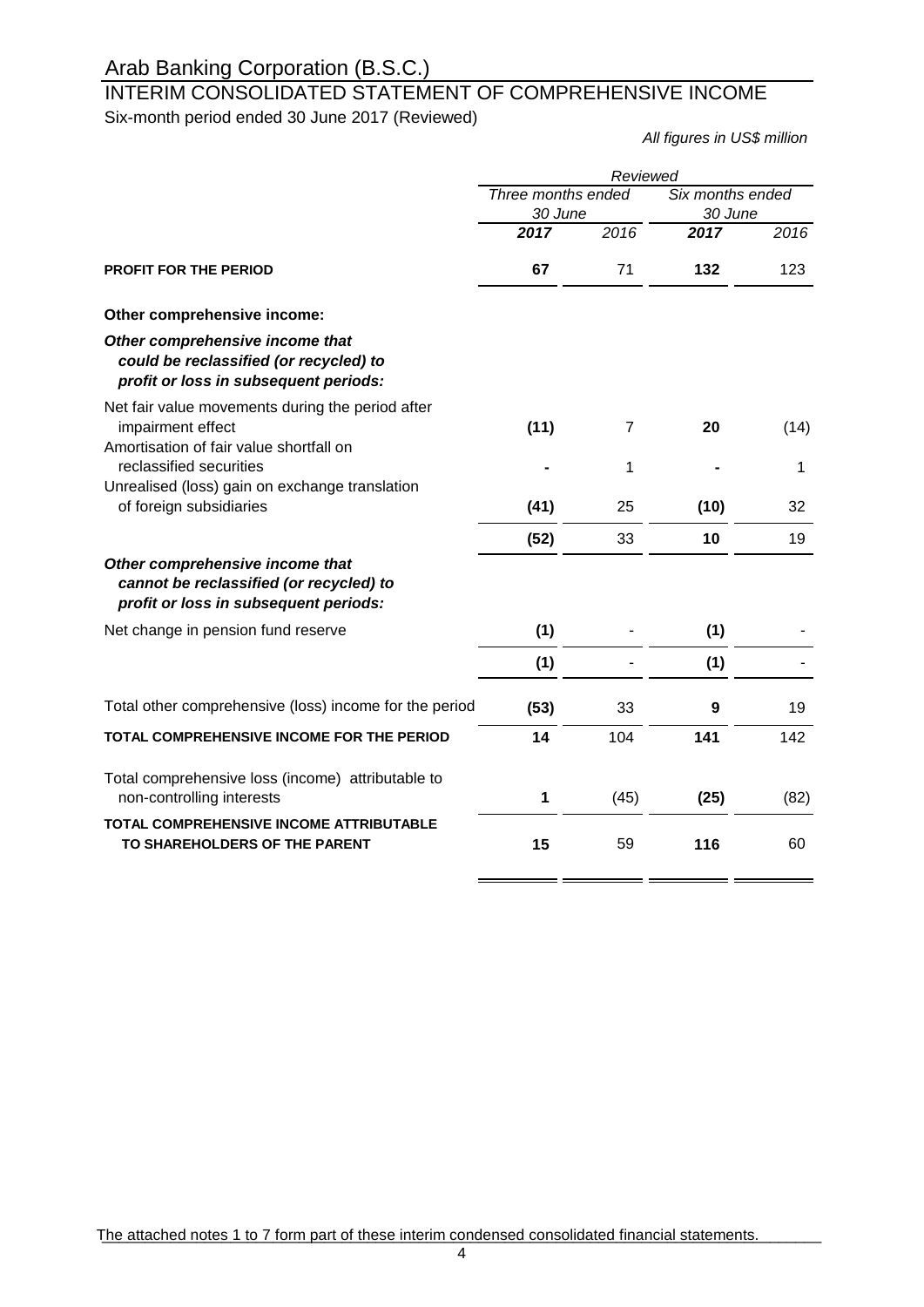### INTERIM CONSOLIDATED STATEMENT OF CASH FLOWS Six-month period ended 30 June 2017 (Reviewed)

*All figures in US\$ million*

| Six months ended<br>30 June<br>2017<br>2016<br><b>OPERATING ACTIVITIES</b><br>132<br>123<br>Profit for the period<br>Adjustments for:<br>Impairment provisions - net<br>50<br>36<br>Depreciation and amortisation<br>10<br>6<br>Gain on disposal of premises and equipment - net<br>(5)<br>Gain on disposal of non-trading securities - net<br>(9)<br>(17)<br>Amortisation of fair value shortfall on reclassified securities<br>1<br>Changes in operating assets and liabilities:<br>Treasury bills and other eligible bills<br>50<br>(27)<br><b>Trading securities</b><br>153<br>(179)<br>Placements with banks and other financial institutions<br>197<br>469<br>(192)<br>(250)<br>Securities bought under repurchase agreements<br>749<br>Loans and advances<br>(296)<br>Interest receivable and other assets<br>(91)<br>(205)<br>1,553<br>465<br>Deposits from customers<br>Deposits from banks<br>398<br>(1, 293)<br>Securities sold under repurchase agreements<br>(20)<br>(38)<br>Interest payable and other liabilities<br>69<br>359<br>Other non-cash movements<br>10<br>(34)<br>1,031<br>1,143<br>Net cash from operating activities<br><b>INVESTING ACTIVITIES</b><br>(4, 124)<br>Purchase of non-trading securities<br>(1,617)<br>Sale and redemption of non-trading securities<br>3,604<br>1,540<br>Purchase of premises and equipment<br>(14)<br>(8)<br>Sale of premises and equipment<br>12<br>2<br>Investment in subsidiaries - net<br>3<br>1<br>(76)<br>(525)<br>Net cash used in investing activities<br><b>FINANCING ACTIVITIES</b><br>Issue of certificates of deposit - net<br>1<br>(2)<br>Redemption / repurchase of term notes, bonds and other term financing - net<br>(1, 422)<br>Dividend paid to the Group's shareholders<br>(93)<br>Dividend paid to non-controlling interests<br>(16)<br>(14)<br>Net cash used in financing activities<br>(1, 530)<br>(16)<br>Net change in cash and cash equivalents<br>(575)<br>602<br>Effect of exchange rate changes on cash and cash equivalents<br>(32)<br>8<br>Cash and cash equivalents at beginning of the period<br>1,530<br>791<br>CASH AND CASH EQUIVALENTS AT END OF THE PERIOD<br>963 | Reviewed |       |
|-------------------------------------------------------------------------------------------------------------------------------------------------------------------------------------------------------------------------------------------------------------------------------------------------------------------------------------------------------------------------------------------------------------------------------------------------------------------------------------------------------------------------------------------------------------------------------------------------------------------------------------------------------------------------------------------------------------------------------------------------------------------------------------------------------------------------------------------------------------------------------------------------------------------------------------------------------------------------------------------------------------------------------------------------------------------------------------------------------------------------------------------------------------------------------------------------------------------------------------------------------------------------------------------------------------------------------------------------------------------------------------------------------------------------------------------------------------------------------------------------------------------------------------------------------------------------------------------------------------------------------------------------------------------------------------------------------------------------------------------------------------------------------------------------------------------------------------------------------------------------------------------------------------------------------------------------------------------------------------------------------------------------------------------------------------------------------------------------------------------------------------------------------------------|----------|-------|
|                                                                                                                                                                                                                                                                                                                                                                                                                                                                                                                                                                                                                                                                                                                                                                                                                                                                                                                                                                                                                                                                                                                                                                                                                                                                                                                                                                                                                                                                                                                                                                                                                                                                                                                                                                                                                                                                                                                                                                                                                                                                                                                                                                   |          |       |
|                                                                                                                                                                                                                                                                                                                                                                                                                                                                                                                                                                                                                                                                                                                                                                                                                                                                                                                                                                                                                                                                                                                                                                                                                                                                                                                                                                                                                                                                                                                                                                                                                                                                                                                                                                                                                                                                                                                                                                                                                                                                                                                                                                   |          |       |
|                                                                                                                                                                                                                                                                                                                                                                                                                                                                                                                                                                                                                                                                                                                                                                                                                                                                                                                                                                                                                                                                                                                                                                                                                                                                                                                                                                                                                                                                                                                                                                                                                                                                                                                                                                                                                                                                                                                                                                                                                                                                                                                                                                   |          |       |
|                                                                                                                                                                                                                                                                                                                                                                                                                                                                                                                                                                                                                                                                                                                                                                                                                                                                                                                                                                                                                                                                                                                                                                                                                                                                                                                                                                                                                                                                                                                                                                                                                                                                                                                                                                                                                                                                                                                                                                                                                                                                                                                                                                   |          |       |
|                                                                                                                                                                                                                                                                                                                                                                                                                                                                                                                                                                                                                                                                                                                                                                                                                                                                                                                                                                                                                                                                                                                                                                                                                                                                                                                                                                                                                                                                                                                                                                                                                                                                                                                                                                                                                                                                                                                                                                                                                                                                                                                                                                   |          |       |
|                                                                                                                                                                                                                                                                                                                                                                                                                                                                                                                                                                                                                                                                                                                                                                                                                                                                                                                                                                                                                                                                                                                                                                                                                                                                                                                                                                                                                                                                                                                                                                                                                                                                                                                                                                                                                                                                                                                                                                                                                                                                                                                                                                   |          |       |
|                                                                                                                                                                                                                                                                                                                                                                                                                                                                                                                                                                                                                                                                                                                                                                                                                                                                                                                                                                                                                                                                                                                                                                                                                                                                                                                                                                                                                                                                                                                                                                                                                                                                                                                                                                                                                                                                                                                                                                                                                                                                                                                                                                   |          |       |
|                                                                                                                                                                                                                                                                                                                                                                                                                                                                                                                                                                                                                                                                                                                                                                                                                                                                                                                                                                                                                                                                                                                                                                                                                                                                                                                                                                                                                                                                                                                                                                                                                                                                                                                                                                                                                                                                                                                                                                                                                                                                                                                                                                   |          |       |
|                                                                                                                                                                                                                                                                                                                                                                                                                                                                                                                                                                                                                                                                                                                                                                                                                                                                                                                                                                                                                                                                                                                                                                                                                                                                                                                                                                                                                                                                                                                                                                                                                                                                                                                                                                                                                                                                                                                                                                                                                                                                                                                                                                   |          |       |
|                                                                                                                                                                                                                                                                                                                                                                                                                                                                                                                                                                                                                                                                                                                                                                                                                                                                                                                                                                                                                                                                                                                                                                                                                                                                                                                                                                                                                                                                                                                                                                                                                                                                                                                                                                                                                                                                                                                                                                                                                                                                                                                                                                   |          |       |
|                                                                                                                                                                                                                                                                                                                                                                                                                                                                                                                                                                                                                                                                                                                                                                                                                                                                                                                                                                                                                                                                                                                                                                                                                                                                                                                                                                                                                                                                                                                                                                                                                                                                                                                                                                                                                                                                                                                                                                                                                                                                                                                                                                   |          |       |
|                                                                                                                                                                                                                                                                                                                                                                                                                                                                                                                                                                                                                                                                                                                                                                                                                                                                                                                                                                                                                                                                                                                                                                                                                                                                                                                                                                                                                                                                                                                                                                                                                                                                                                                                                                                                                                                                                                                                                                                                                                                                                                                                                                   |          |       |
|                                                                                                                                                                                                                                                                                                                                                                                                                                                                                                                                                                                                                                                                                                                                                                                                                                                                                                                                                                                                                                                                                                                                                                                                                                                                                                                                                                                                                                                                                                                                                                                                                                                                                                                                                                                                                                                                                                                                                                                                                                                                                                                                                                   |          |       |
|                                                                                                                                                                                                                                                                                                                                                                                                                                                                                                                                                                                                                                                                                                                                                                                                                                                                                                                                                                                                                                                                                                                                                                                                                                                                                                                                                                                                                                                                                                                                                                                                                                                                                                                                                                                                                                                                                                                                                                                                                                                                                                                                                                   |          |       |
|                                                                                                                                                                                                                                                                                                                                                                                                                                                                                                                                                                                                                                                                                                                                                                                                                                                                                                                                                                                                                                                                                                                                                                                                                                                                                                                                                                                                                                                                                                                                                                                                                                                                                                                                                                                                                                                                                                                                                                                                                                                                                                                                                                   |          |       |
|                                                                                                                                                                                                                                                                                                                                                                                                                                                                                                                                                                                                                                                                                                                                                                                                                                                                                                                                                                                                                                                                                                                                                                                                                                                                                                                                                                                                                                                                                                                                                                                                                                                                                                                                                                                                                                                                                                                                                                                                                                                                                                                                                                   |          |       |
|                                                                                                                                                                                                                                                                                                                                                                                                                                                                                                                                                                                                                                                                                                                                                                                                                                                                                                                                                                                                                                                                                                                                                                                                                                                                                                                                                                                                                                                                                                                                                                                                                                                                                                                                                                                                                                                                                                                                                                                                                                                                                                                                                                   |          |       |
|                                                                                                                                                                                                                                                                                                                                                                                                                                                                                                                                                                                                                                                                                                                                                                                                                                                                                                                                                                                                                                                                                                                                                                                                                                                                                                                                                                                                                                                                                                                                                                                                                                                                                                                                                                                                                                                                                                                                                                                                                                                                                                                                                                   |          |       |
|                                                                                                                                                                                                                                                                                                                                                                                                                                                                                                                                                                                                                                                                                                                                                                                                                                                                                                                                                                                                                                                                                                                                                                                                                                                                                                                                                                                                                                                                                                                                                                                                                                                                                                                                                                                                                                                                                                                                                                                                                                                                                                                                                                   |          |       |
|                                                                                                                                                                                                                                                                                                                                                                                                                                                                                                                                                                                                                                                                                                                                                                                                                                                                                                                                                                                                                                                                                                                                                                                                                                                                                                                                                                                                                                                                                                                                                                                                                                                                                                                                                                                                                                                                                                                                                                                                                                                                                                                                                                   |          |       |
|                                                                                                                                                                                                                                                                                                                                                                                                                                                                                                                                                                                                                                                                                                                                                                                                                                                                                                                                                                                                                                                                                                                                                                                                                                                                                                                                                                                                                                                                                                                                                                                                                                                                                                                                                                                                                                                                                                                                                                                                                                                                                                                                                                   |          |       |
|                                                                                                                                                                                                                                                                                                                                                                                                                                                                                                                                                                                                                                                                                                                                                                                                                                                                                                                                                                                                                                                                                                                                                                                                                                                                                                                                                                                                                                                                                                                                                                                                                                                                                                                                                                                                                                                                                                                                                                                                                                                                                                                                                                   |          |       |
|                                                                                                                                                                                                                                                                                                                                                                                                                                                                                                                                                                                                                                                                                                                                                                                                                                                                                                                                                                                                                                                                                                                                                                                                                                                                                                                                                                                                                                                                                                                                                                                                                                                                                                                                                                                                                                                                                                                                                                                                                                                                                                                                                                   |          |       |
|                                                                                                                                                                                                                                                                                                                                                                                                                                                                                                                                                                                                                                                                                                                                                                                                                                                                                                                                                                                                                                                                                                                                                                                                                                                                                                                                                                                                                                                                                                                                                                                                                                                                                                                                                                                                                                                                                                                                                                                                                                                                                                                                                                   |          |       |
|                                                                                                                                                                                                                                                                                                                                                                                                                                                                                                                                                                                                                                                                                                                                                                                                                                                                                                                                                                                                                                                                                                                                                                                                                                                                                                                                                                                                                                                                                                                                                                                                                                                                                                                                                                                                                                                                                                                                                                                                                                                                                                                                                                   |          |       |
|                                                                                                                                                                                                                                                                                                                                                                                                                                                                                                                                                                                                                                                                                                                                                                                                                                                                                                                                                                                                                                                                                                                                                                                                                                                                                                                                                                                                                                                                                                                                                                                                                                                                                                                                                                                                                                                                                                                                                                                                                                                                                                                                                                   |          |       |
|                                                                                                                                                                                                                                                                                                                                                                                                                                                                                                                                                                                                                                                                                                                                                                                                                                                                                                                                                                                                                                                                                                                                                                                                                                                                                                                                                                                                                                                                                                                                                                                                                                                                                                                                                                                                                                                                                                                                                                                                                                                                                                                                                                   |          |       |
|                                                                                                                                                                                                                                                                                                                                                                                                                                                                                                                                                                                                                                                                                                                                                                                                                                                                                                                                                                                                                                                                                                                                                                                                                                                                                                                                                                                                                                                                                                                                                                                                                                                                                                                                                                                                                                                                                                                                                                                                                                                                                                                                                                   |          |       |
|                                                                                                                                                                                                                                                                                                                                                                                                                                                                                                                                                                                                                                                                                                                                                                                                                                                                                                                                                                                                                                                                                                                                                                                                                                                                                                                                                                                                                                                                                                                                                                                                                                                                                                                                                                                                                                                                                                                                                                                                                                                                                                                                                                   |          |       |
|                                                                                                                                                                                                                                                                                                                                                                                                                                                                                                                                                                                                                                                                                                                                                                                                                                                                                                                                                                                                                                                                                                                                                                                                                                                                                                                                                                                                                                                                                                                                                                                                                                                                                                                                                                                                                                                                                                                                                                                                                                                                                                                                                                   |          |       |
|                                                                                                                                                                                                                                                                                                                                                                                                                                                                                                                                                                                                                                                                                                                                                                                                                                                                                                                                                                                                                                                                                                                                                                                                                                                                                                                                                                                                                                                                                                                                                                                                                                                                                                                                                                                                                                                                                                                                                                                                                                                                                                                                                                   |          |       |
|                                                                                                                                                                                                                                                                                                                                                                                                                                                                                                                                                                                                                                                                                                                                                                                                                                                                                                                                                                                                                                                                                                                                                                                                                                                                                                                                                                                                                                                                                                                                                                                                                                                                                                                                                                                                                                                                                                                                                                                                                                                                                                                                                                   |          |       |
|                                                                                                                                                                                                                                                                                                                                                                                                                                                                                                                                                                                                                                                                                                                                                                                                                                                                                                                                                                                                                                                                                                                                                                                                                                                                                                                                                                                                                                                                                                                                                                                                                                                                                                                                                                                                                                                                                                                                                                                                                                                                                                                                                                   |          |       |
|                                                                                                                                                                                                                                                                                                                                                                                                                                                                                                                                                                                                                                                                                                                                                                                                                                                                                                                                                                                                                                                                                                                                                                                                                                                                                                                                                                                                                                                                                                                                                                                                                                                                                                                                                                                                                                                                                                                                                                                                                                                                                                                                                                   |          |       |
|                                                                                                                                                                                                                                                                                                                                                                                                                                                                                                                                                                                                                                                                                                                                                                                                                                                                                                                                                                                                                                                                                                                                                                                                                                                                                                                                                                                                                                                                                                                                                                                                                                                                                                                                                                                                                                                                                                                                                                                                                                                                                                                                                                   |          |       |
|                                                                                                                                                                                                                                                                                                                                                                                                                                                                                                                                                                                                                                                                                                                                                                                                                                                                                                                                                                                                                                                                                                                                                                                                                                                                                                                                                                                                                                                                                                                                                                                                                                                                                                                                                                                                                                                                                                                                                                                                                                                                                                                                                                   |          |       |
|                                                                                                                                                                                                                                                                                                                                                                                                                                                                                                                                                                                                                                                                                                                                                                                                                                                                                                                                                                                                                                                                                                                                                                                                                                                                                                                                                                                                                                                                                                                                                                                                                                                                                                                                                                                                                                                                                                                                                                                                                                                                                                                                                                   |          |       |
|                                                                                                                                                                                                                                                                                                                                                                                                                                                                                                                                                                                                                                                                                                                                                                                                                                                                                                                                                                                                                                                                                                                                                                                                                                                                                                                                                                                                                                                                                                                                                                                                                                                                                                                                                                                                                                                                                                                                                                                                                                                                                                                                                                   |          |       |
|                                                                                                                                                                                                                                                                                                                                                                                                                                                                                                                                                                                                                                                                                                                                                                                                                                                                                                                                                                                                                                                                                                                                                                                                                                                                                                                                                                                                                                                                                                                                                                                                                                                                                                                                                                                                                                                                                                                                                                                                                                                                                                                                                                   |          | 1,361 |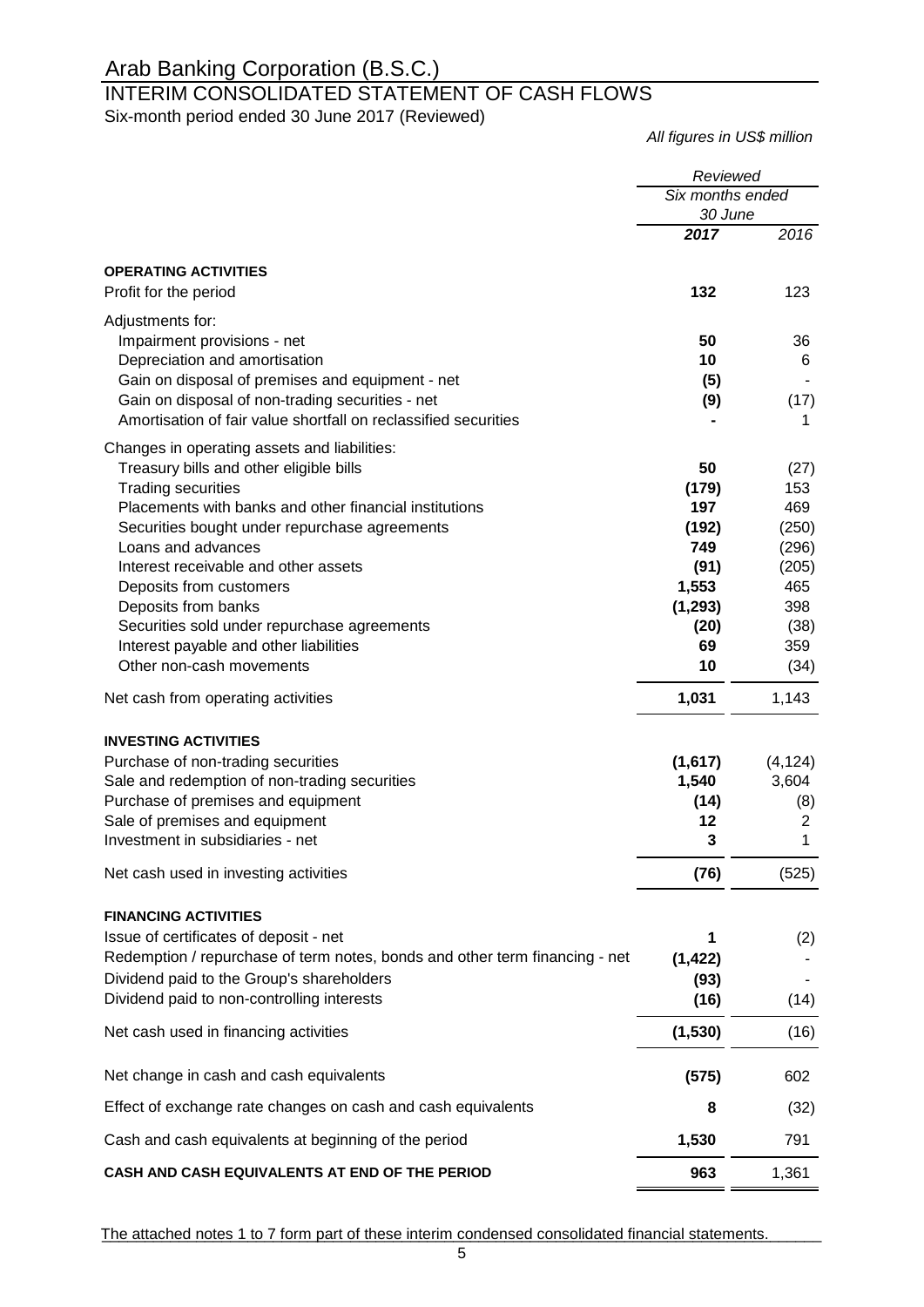### INTERIM CONSOLIDATED STATEMENT OF CHANGES IN EQUITY

Six-month period ended 30 June 2017 (Reviewed)

*All figures in US\$ million*

|                                                                                                        |                  |                      |                       |                     |                                                                     |                                        |                            |                      | Non-<br>controlling | Total              |
|--------------------------------------------------------------------------------------------------------|------------------|----------------------|-----------------------|---------------------|---------------------------------------------------------------------|----------------------------------------|----------------------------|----------------------|---------------------|--------------------|
|                                                                                                        |                  |                      |                       |                     | Equity attributable to shareholders of the parent                   |                                        |                            |                      | interests           | equity             |
|                                                                                                        | Share<br>capital | Statutory<br>reserve | Retained<br>earnings* | General<br>reserve  | Other reserves<br>Foreign<br>exchange<br>translation<br>adjustments | Cumulative<br>changes in<br>fair value | Pension<br>fund<br>reserve | Total                |                     |                    |
| At 31 December 2016<br>Profit for the period<br>Other comprehensive (loss) income for the period       | 3,110            | 462                  | 859<br>102            | 100                 | (625)<br>(5)                                                        | (45)<br>20                             | (35)<br>(1)                | 3,826<br>102<br>14   | 434<br>30<br>(5)    | 4,260<br>132<br>9  |
| Total comprehensive income (loss) for the period<br>Dividend<br>Other equity movements in subsidiaries |                  |                      | 102<br>(93)<br>(1)    | $\blacksquare$<br>٠ | (5)                                                                 | 20                                     | (1)                        | 116<br>(93)<br>(1)   | 25<br>(2)           | 141<br>(93)<br>(3) |
| At 30 June 2017 (reviewed)                                                                             | 3,110            | 462                  | 867                   | 100                 | (630)                                                               | (25)                                   | (36)                       | 3,848                | 457                 | 4,305              |
| At 31 December 2015<br>Profit for the period<br>Other comprehensive (loss) income for the period       | 3,110            | 444                  | 693<br>101            | 100                 | (507)<br>(28)                                                       | (44)<br>(13)                           | (23)                       | 3,773<br>101<br>(41) | 335<br>22<br>60     | 4,108<br>123<br>19 |
| Total comprehensive income (loss) for the period<br>Other equity movements in subsidiaries             |                  |                      | 101                   |                     | (28)                                                                | (13)                                   |                            | 60                   | 82<br>(6)           | 142<br>(5)         |
| At 30 June 2016 (reviewed)                                                                             | 3,110            | 444                  | 795                   | 100                 | (535)                                                               | (57)                                   | (23)                       | 3,834                | 411                 | 4,245              |

\* Retained earnings include non-distributable reserves arising from consolidation of subsidiaries amounting to US\$ 424 million (31 December 2016: US\$ 419 million).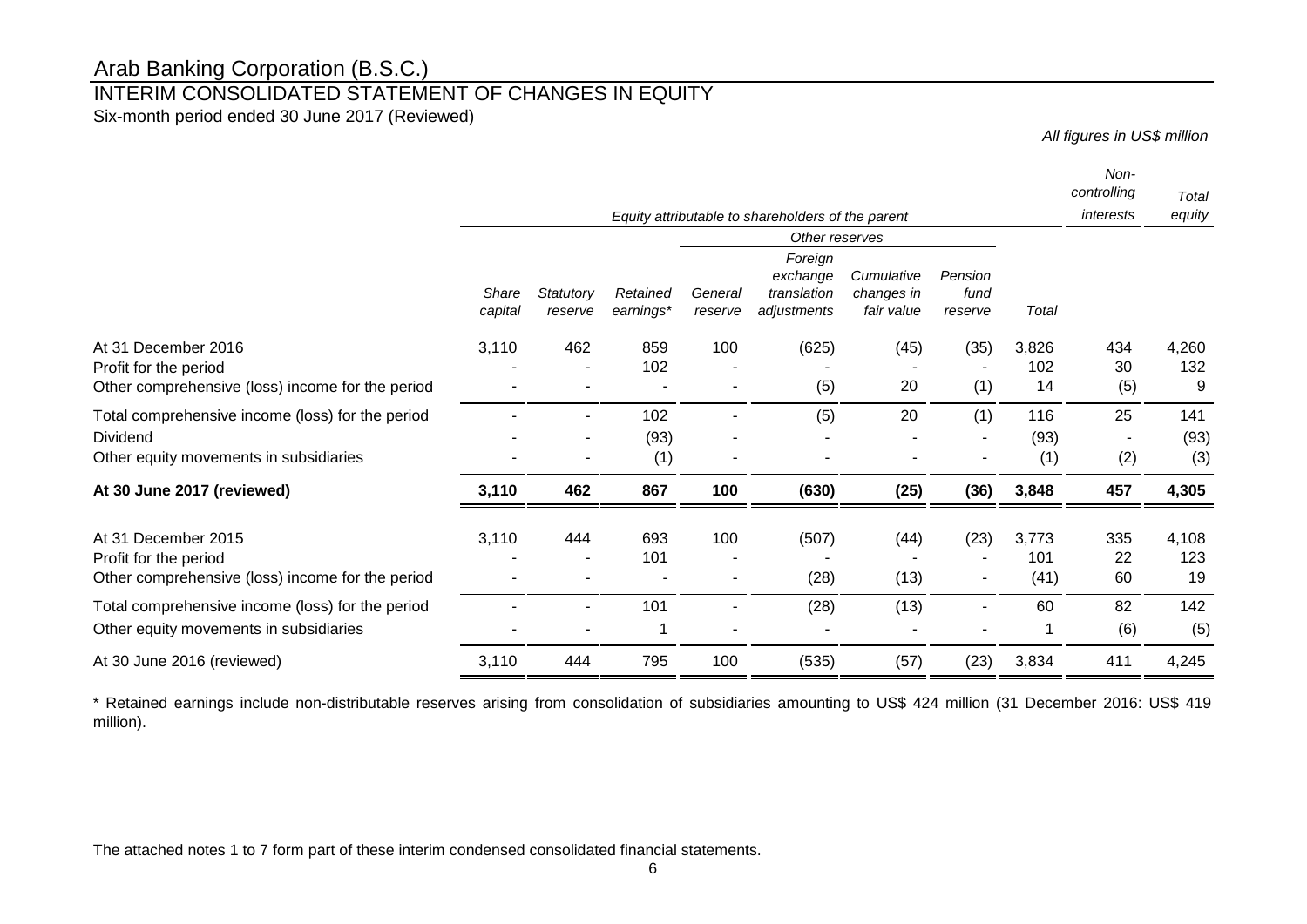### 30 June 2017 (Reviewed) NOTES TO THE INTERIM CONDENSED CONSOLIDATED FINANCIAL **STATEMENTS**

*All figures in US\$ million*

#### **1 INCORPORATION AND ACTIVITIES**

Arab Banking Corporation (B.S.C.) [the Bank] is incorporated in the Kingdom of Bahrain by an Amiri decree and operates under a wholesale banking licence issued by the Central Bank of Bahrain. The Bank is a Bahraini Shareholding Company with limited liability and is listed on the Bahrain Bourse. The Central Bank of Libya is the ultimate parent of the Bank and its subsidiaries (together 'the Group').

The Bank's registered office is at ABC Tower, Diplomatic Area, P.O. Box 5698, Manama, Kingdom of Bahrain. The Bank is registered under commercial registration number 10299 issued by the Ministry of Industry and Commerce, Kingdom of Bahrain.

The Group offers a range of international wholesale banking services including Corporate Banking & Financial Institutions, Project & Structured Finance, Syndications, Treasury, Trade Finance services and Islamic Banking. Retail banking services are only provided in the MENA region.

#### **2 BASIS OF PREPARATION AND CHANGES TO THE GROUP'S ACCOUNTING POLICIES**

#### **2.1 Basis of preparation**

The interim condensed consolidated financial statements for the six-month period ended 30 June 2017 have been prepared in accordance with IAS 34 *Interim Financial Reporting* .

The interim condensed consolidated financial statements do not contain all information and disclosures required in the annual consolidated financial statements, and should be read in conjunction with the Group's annual consolidated financial statements for the year ended 31 December 2016. In addition, results for the six-month period ended 30 June 2017 are not necessarily indicative of the results that may be expected for the financial year ending 31 December 2017.

#### **2.2 Basis of consolidation**

These interim condensed consolidated financial statements include the financial statements of the Bank and its subsidiaries after elimination of inter-company transactions and balances.

#### **2.3 New standards, interpretations and amendments adopted by the Group**

The accounting policies adopted in the preparation of the interim condensed consolidated financial statements are consistent with those followed in the preparation of the Group's annual consolidated financial statements for the year ended 31 December 2016, except for the adoption of new standards and interpretations effective as of 1 January 2017.

The following new and amended accounting standards became effective in 2017 and have been adopted by the Group in preparation of these interim condensed consolidated financial statements as applicable. Whilst they did not have any material impact on these interim condensed consolidated financial statements, they may require additional disclosures in the annual consolidated financial statements for the year ending 31 December 2017:

Amendments to IAS 12 Income Taxes Amendments to IAS 7 Statement of Cash Flows Annual improvements cycle - 2014 -2016

Amendments to IFRS 12 Disclosure of Interests in Other Entities: Clarification of the scope of disclosure requirements in IFRS 12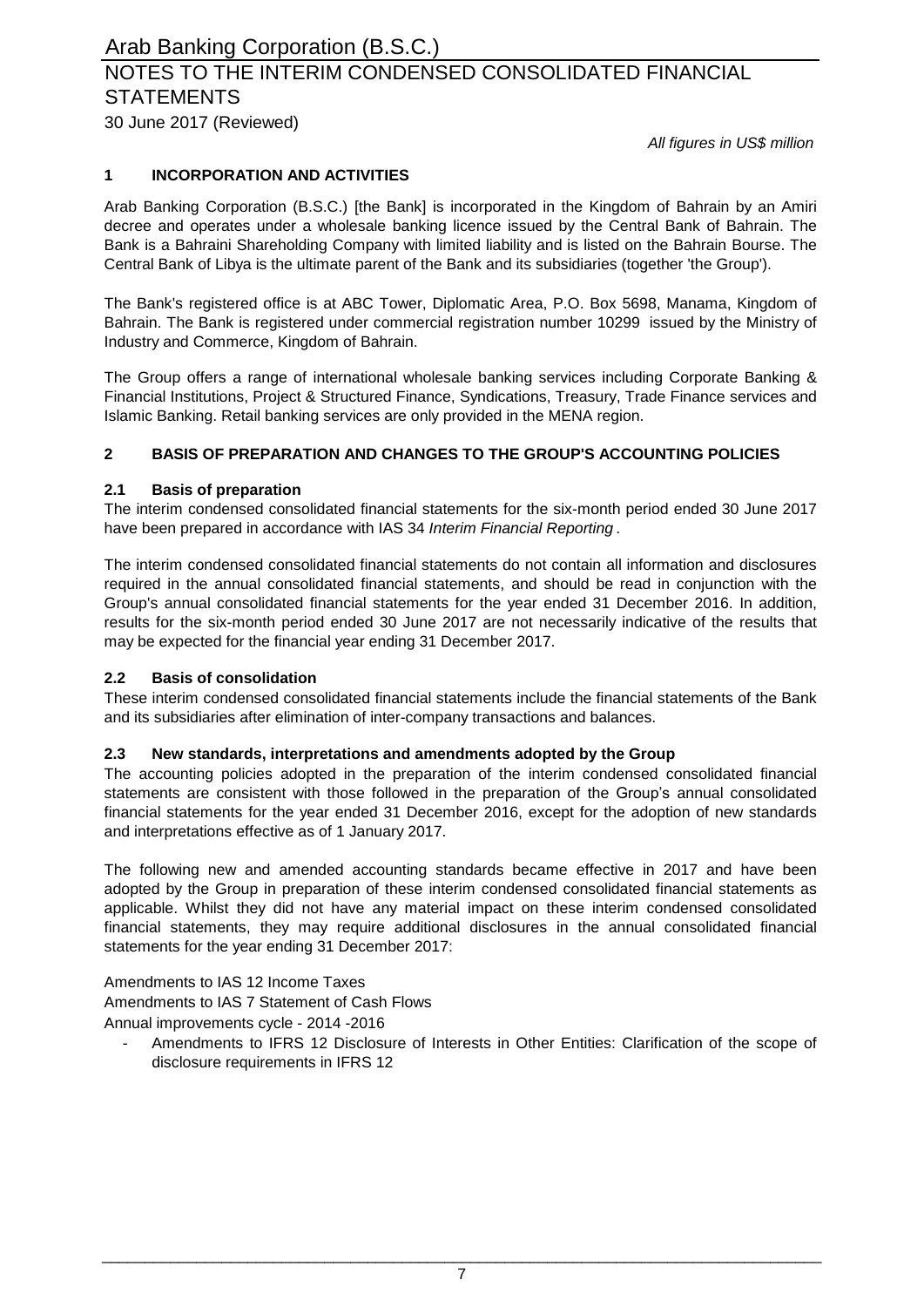### NOTES TO THE INTERIM CONDENSED CONSOLIDATED FINANCIAL **STATEMENTS**

30 June 2017 (Reviewed)

*All figures in US\$ million*

#### **2 BASIS OF PREPARATION AND CHANGES TO THE GROUP'S ACCOUNTING POLICIES (continued)**

#### **2.4 New standards, interpretations and amendments issued but not yet effective**

The standards and interpretations that are issued, but not yet effective, up to the date of issuance of the Group's financial statements are disclosed below. The Group intends to adopt these standards, if applicable, when they become effective.

| Topic                                                | Effective date |
|------------------------------------------------------|----------------|
| <b>IFRS 9 Financial Instruments</b>                  | 1 January 2018 |
| <b>IFRS 15 Revenue from Contracts with Customers</b> | 1 January 2018 |
| <b>IFRS 16 Leases</b>                                | 1 January 2019 |

The Group is assessing the impact of implementation of these standards.

#### **3 OPERATING SEGMENTS**

For management purposes, the Group is organised into five operating segments which are based on business units and their activities. The Group has accordingly been structured to place its activities under the distinct divisions which are as follows:

- **MENA subsidiaries** cover retail, corporate and treasury activities of subsidiaries in North Africa and Levant;
- **International wholesale banking** encompasses corporate and structured finance, trade finance, Islamic banking services and syndications;
- **Group treasury** comprises treasury activities of Bahrain Head Office, New York and London;
- **ABC Brasil** primarily reflects the commercial banking and treasury activities of the Brazilian subsidiary Banco ABC Brasil S.A., focusing on the corporate and middle market segments in Brazil; and
- **Other** includes activities of Arab Financial Services B.S.C. (c).

|                                                                    |                             | <b>International</b> |                   |                             |              |              |
|--------------------------------------------------------------------|-----------------------------|----------------------|-------------------|-----------------------------|--------------|--------------|
| Six-month period ended<br>30 June 2017                             | <b>MENA</b><br>subsidiaries | wholesale<br>banking | Group<br>treasury | <b>ABC</b><br><b>Brasil</b> | <b>Other</b> | <b>Total</b> |
| Net interest income                                                | 60                          | 74                   | 6                 | 119                         | 11           | 270          |
| Other operating income                                             | 22                          | 38                   | 19                | 64                          | 19           | 162          |
| Total operating income                                             | 82                          | 112                  | 25                | 183                         | 30           | 432          |
| Profit before impairment provisions<br>Impairment provisions - net | 38<br>(2)                   | 71<br>(4)            | 12                | 118<br>(44)                 | 19           | 258<br>(50)  |
| Profit before taxation and unallocated<br>operating expenses       | 36                          | 67                   | 12                | 74                          | 19           | 208          |
| Taxation on foreign operations<br>Unallocated operating expenses   | (10)                        | (2)                  | ٠                 | (14)                        |              | (26)<br>(50) |
| Profit for the period                                              |                             |                      |                   |                             |              | 132          |
| Operating assets<br>as at 30 June 2017                             | 3,251                       | 9,161                | 8,830             | 7,904                       | 77           | 29,223       |
| Operating liabilities<br>as at 30 June 2017                        | 2,811                       |                      | 15,322            | 6,781                       | 4            | 24,918       |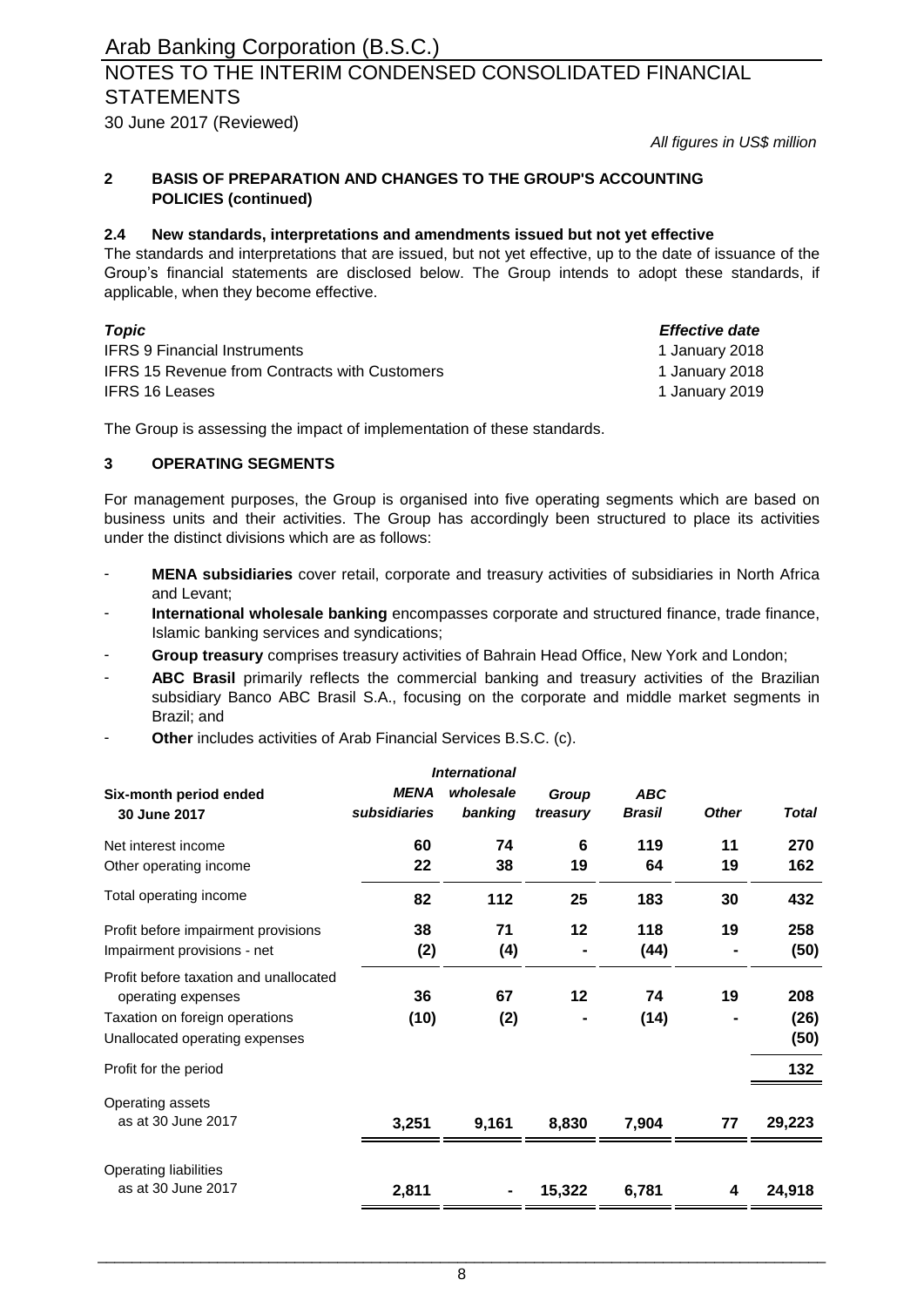### NOTES TO THE INTERIM CONDENSED CONSOLIDATED FINANCIAL **STATEMENTS**

30 June 2017 (Reviewed)

*All figures in US\$ million*

#### **3 OPERATING SEGMENTS (continued)**

|              | International |          |            |       |        |
|--------------|---------------|----------|------------|-------|--------|
| <b>MENA</b>  | wholesale     | Group    | <b>ABC</b> |       |        |
| subsidiaries | banking       | treasury | Brasil     | Other | Total  |
| 71           | 66            | 15       | 98         | 4     | 254    |
| 25           | 39            | 17       | 90         | 17    | 188    |
| 96           | 105           | 32       | 188        | 21    | 442    |
| 48           | 61            | 24       | 135        | 8     | 276    |
| (1)          | 1             |          | (36)       |       | (36)   |
| 47           | 62            | 24       | 99         | 8     | 240    |
| (11)         | (5)           | (1)      | (54)       |       | (71)   |
|              |               |          |            |       | (46)   |
|              |               |          |            |       | 123    |
|              |               |          |            |       |        |
| 3,146        | 9,924         | 9,178    | 7,815      | 78    | 30,141 |
|              |               |          |            |       |        |
| 2,688        |               | 16,591   | 6,597      | 5     | 25,881 |
|              |               |          |            |       |        |

#### **4 FINANCIAL INSTRUMENTS**

The following table provides the fair value measurement heirarchy of the Group's financial assets and financial liabilities.

#### **Quantitative disclosure of fair value measurement hierarchy for assets as at 30 June 2017:**

#### **Financial assets measured at fair value:**

| Level 1                                     |     | Level <sub>2</sub> | <b>Total</b> |
|---------------------------------------------|-----|--------------------|--------------|
| <b>Trading securities</b>                   | 878 |                    | 878          |
| Non-trading securities - available-for-sale |     |                    |              |
| 5,128<br>Quoted debt securities             |     |                    | 5,128        |
| Unquoted debt securities                    |     | 410                | 410          |
| Quoted equity shares                        | 4   |                    | 4            |
| Unquoted equity shares                      |     |                    |              |
| Derivatives held for trading                |     |                    |              |
| Interest rate swaps                         |     | 49                 | 49           |
| Currency swaps                              |     | 16                 | 16           |
| Forward foreign exchange contracts          |     | 31                 | 31           |
| Options                                     | 316 | 38                 | 354          |
| <b>Futures</b>                              | 10  |                    | 10           |
| Derivatives held as hedges                  |     |                    |              |
| Interest rate swaps                         |     |                    |              |
| Forward foreign exchange contracts          |     |                    |              |
| <b>Options</b>                              |     |                    |              |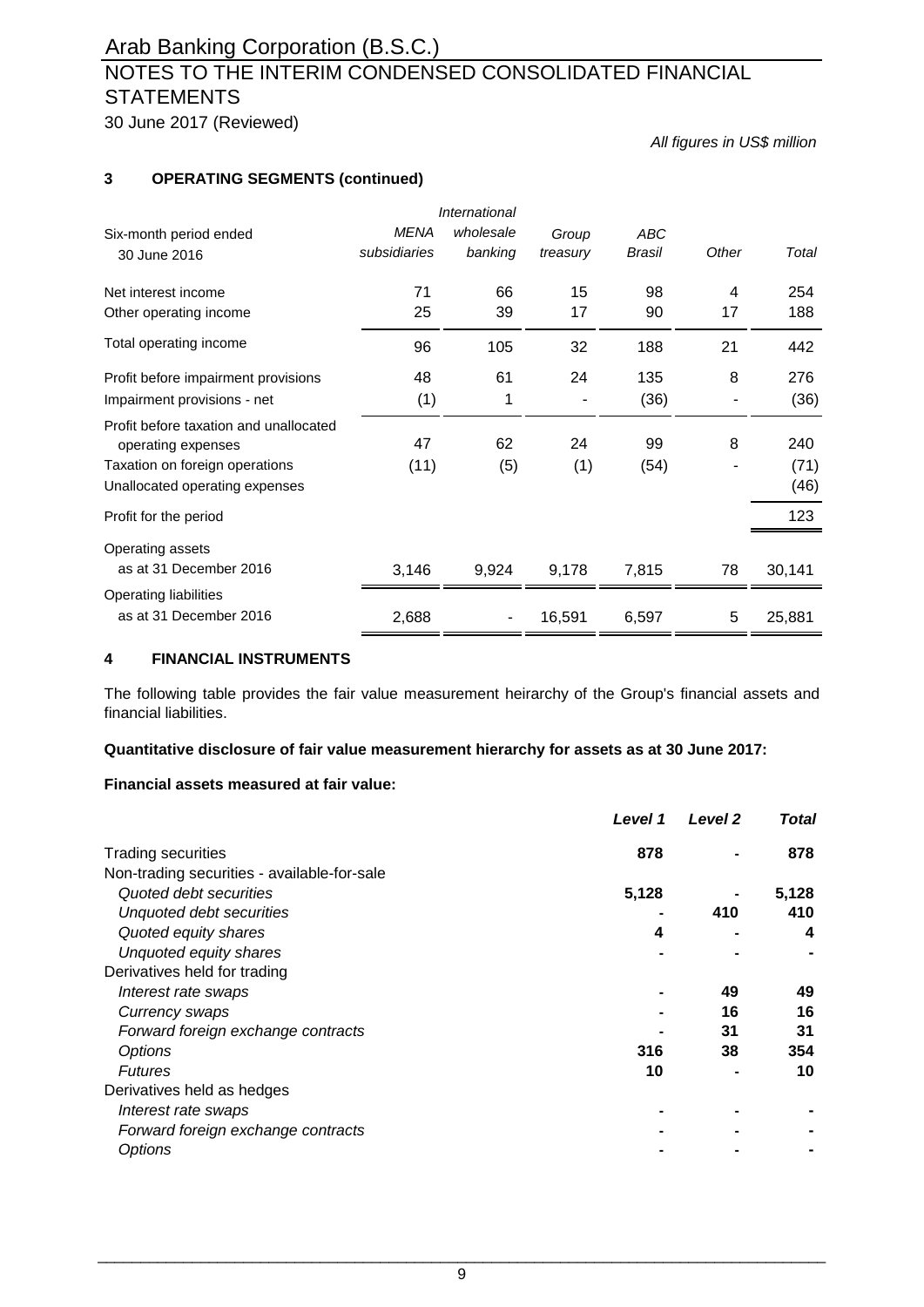### NOTES TO THE INTERIM CONDENSED CONSOLIDATED FINANCIAL **STATEMENTS**

30 June 2017 (Reviewed)

*All figures in US\$ million*

#### **4 FINANCIAL INSTRUMENTS (continued)**

#### **Quantitative disclosure of fair value measurement hierarchy for liabilities as at 30 June 2017:**

#### **Financial liabilities measured at fair value:**

|                                    | Level 1 | Level 2 | Total |
|------------------------------------|---------|---------|-------|
| Derivatives held for trading       |         |         |       |
| Interest rate swaps                |         | 41      | 41    |
| Currency swaps                     |         | 15      | 15    |
| Forward foreign exchange contracts |         | 44      | 44    |
| Options                            | 274     | 39      | 313   |
| <b>Futures</b>                     |         |         |       |
| Derivatives held as hedges         |         |         |       |
| Interest rate swaps                |         |         |       |
| Forward foreign exchange contracts |         | 6       | 6     |
| Options                            |         |         |       |

Quantitative disclosure of fair value measurement hierarchy for assets as at 31 December 2016:

Financial assets measured at fair value:

|                                             | Level 1 | Level 2 | Total |
|---------------------------------------------|---------|---------|-------|
| <b>Trading securities</b>                   | 708     | 3       | 711   |
| Non-trading securities - available-for-sale |         |         |       |
| Quoted debt securities                      | 4,142   |         | 4,142 |
| Unquoted debt securities                    |         | 485     | 485   |
| Quoted equity shares                        | 4       |         | 4     |
| Unquoted equity shares                      |         |         |       |
| Derivatives held for trading                |         |         |       |
| Interest rate swaps                         |         | 47      | 47    |
| Currency swaps                              |         | 21      | 21    |
| Forward foreign exchange contracts          |         | 79      | 79    |
| Options                                     | 228     | 51      | 279   |
| <b>Futures</b>                              | 9       |         | 9     |
| Derivatives held as hedges                  |         |         |       |
| Interest rate swaps                         |         |         |       |
| Forward foreign exchange contracts          |         |         |       |
| <b>Options</b>                              |         |         |       |

Quantitative disclosure of fair value measurement hierarchy for liabilities as at 31 December 2016:

Financial liabilities measured at fair value:

|                                    | Level 1 | Level 2 | Total |
|------------------------------------|---------|---------|-------|
| Derivatives held for trading       |         |         |       |
| Interest rate swaps                |         | 42      | 42    |
| Currency swaps                     |         | 27      | 27    |
| Forward foreign exchange contracts |         | 33      | 33    |
| Options                            | 204     | 52      | 256   |
| <b>Futures</b>                     | 11      |         | 11    |
| Derivatives held as hedges         |         |         |       |
| Interest rate swaps                |         |         |       |
| Forward foreign exchange contracts |         | 25      | 25    |
| Options                            |         |         |       |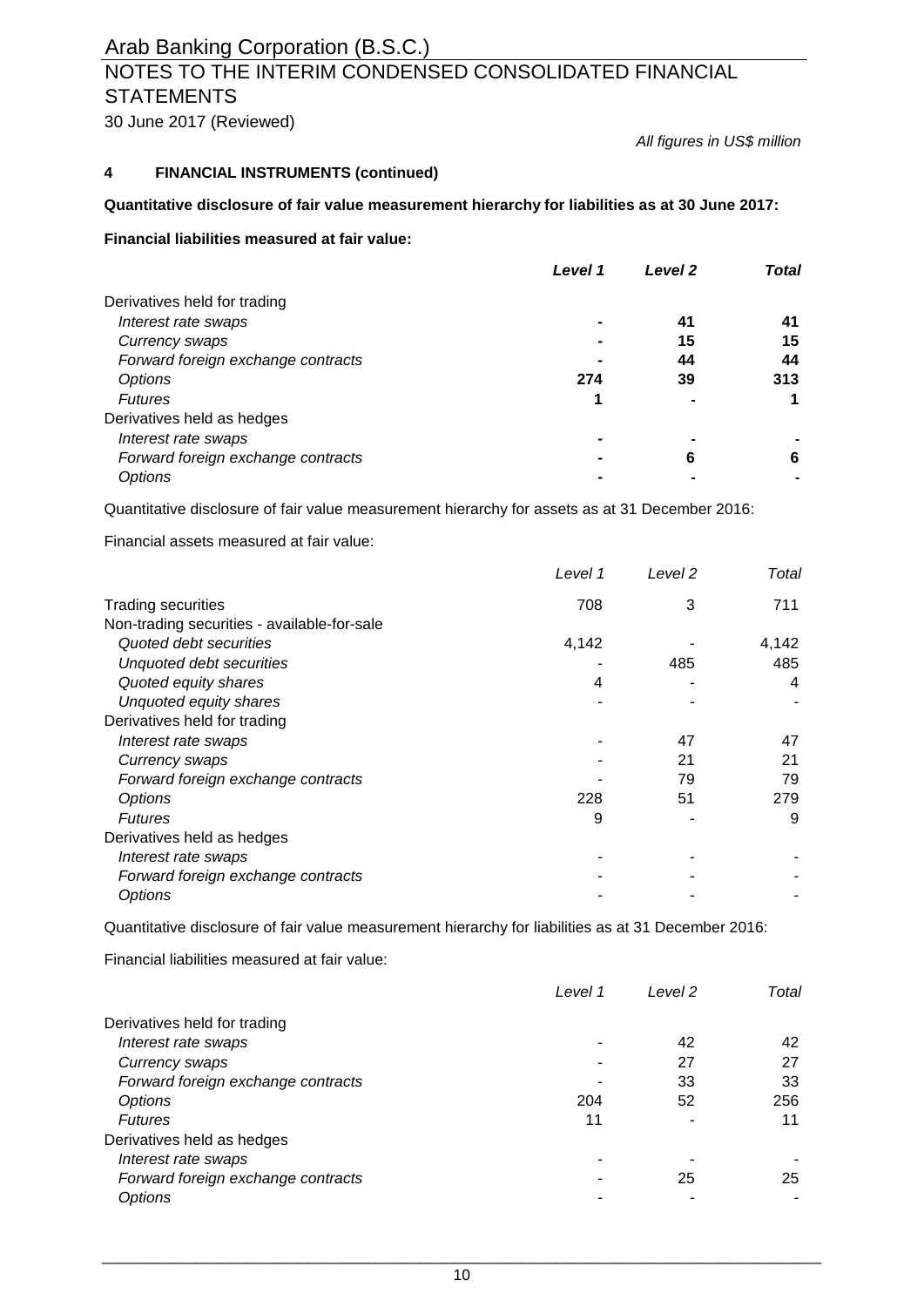### NOTES TO THE INTERIM CONDENSED CONSOLIDATED FINANCIAL **STATEMENTS**

30 June 2017 (Reviewed)

*All figures in US\$ million*

#### **4 FINANCIAL INSTRUMENTS (continued)**

#### **Fair values of financial instruments not carried at fair value**

Except for the following, the fair value of financial instruments which are not carried at fair value are not materially different from their carrying value.

|                                            | 30 June 2017 |       | 31 December 2016 |       |
|--------------------------------------------|--------------|-------|------------------|-------|
|                                            | Carrying     | Fair  | Carrying         | Fair  |
|                                            | value        | value | value            | value |
| <b>Financial assets</b>                    |              |       |                  |       |
| Other non-trading securities               | 203          | 230   | 989              | 1.012 |
| <b>Financial liabilities</b>               |              |       |                  |       |
| Term notes, bonds and other term financing | 2.179        | 2.190 | 4.269            | 4.280 |

For financial instruments that are recognised at fair value on a recurring basis, the Group determines whether transfers have occurred between Levels in the hierarchy by re-assessing categorisation at the end of each reporting period.

#### **Financial instruments in level 1**

The fair value of financial instruments traded in active markets is based on quoted market prices at the balance sheet date. A market is regarded as active if quoted prices are readily and regularly available from an exchange, dealer, broker, industry group, pricing service, or regulatory agency, and those prices represent actual and regularly occurring market transactions on an arm's length basis. The quoted market price used for financial assets held by the Group is the current bid price. These instruments are included in Level 1. Instruments included in Level 1 comprise primarily DAX, FTSE 100 and Dow Jones equity investments classified as trading securities or available for sale.

#### **Financial instruments in level 2**

The fair value of financial instruments that are not traded in an active market (for example, over-thecounter derivatives) is determined by using valuation techniques. These valuation techniques maximise the use of observable market data where it is available and rely as little as possible on entity specific estimates. If all significant inputs required to fair value an instrument are observable, the instrument is included in level 2.

#### **Transfers between level 1 and level 2**

There were no transfers between level 1 and level 2 during the period ended 30 June 2017 (31 December 2016: none).

#### **5 CREDIT COMMITMENTS AND CONTINGENT ITEMS**

#### **a) Credit commitments and contingencies**

|                                                                            |       | <b>30 June</b> 31 December |
|----------------------------------------------------------------------------|-------|----------------------------|
|                                                                            | 2017  | 2016                       |
| Short-term self-liquidating trade and transaction-related contingent items | 2.986 | 2,843                      |
| Direct credit substitutes, guarantees                                      | 3,593 | 3,581                      |
| Undrawn loans and other commitments                                        | 1,974 | 2,166                      |
|                                                                            | 8.553 | 8,590                      |
| Risk weighted equivalents                                                  | 2.967 | 2,890                      |